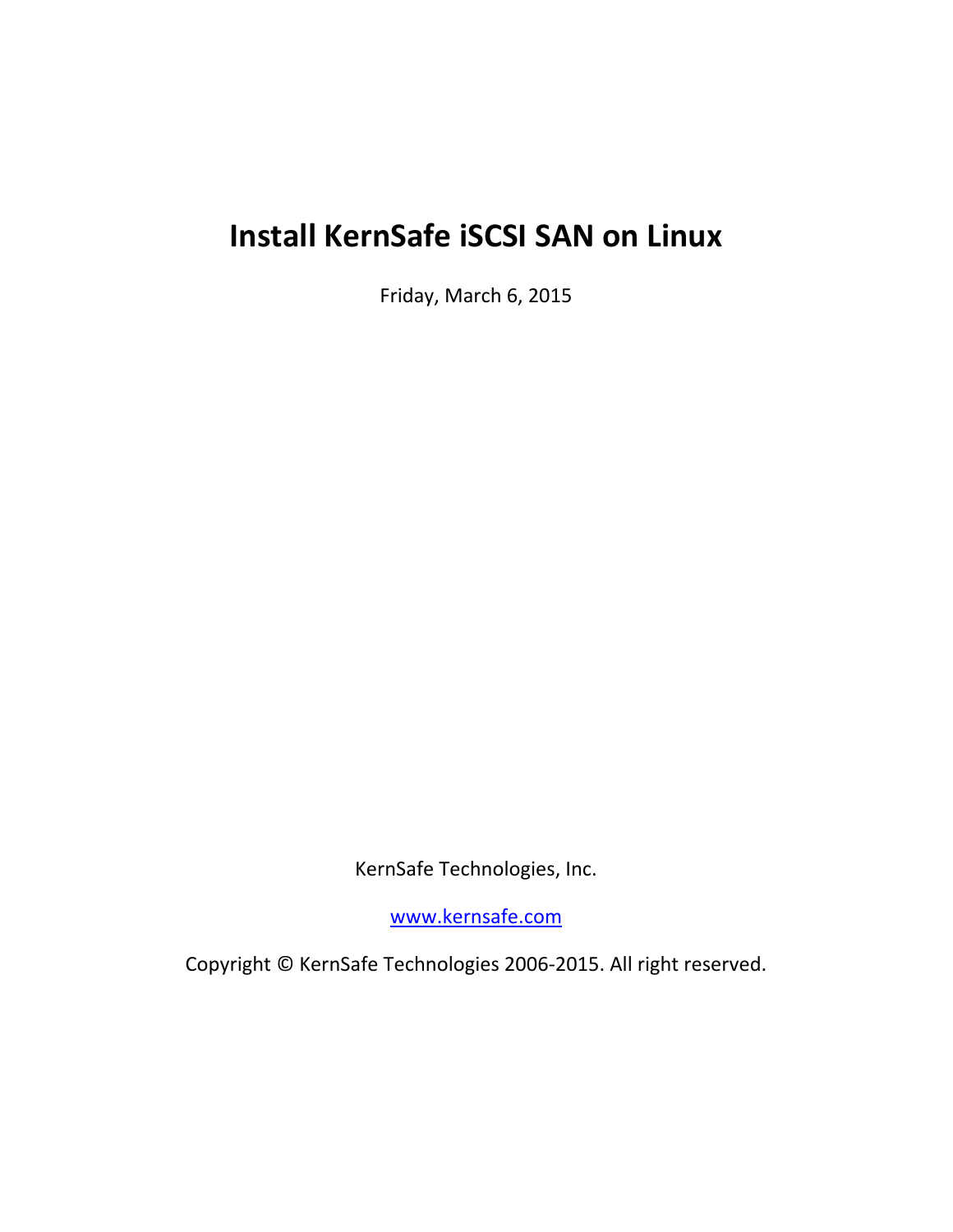#### **Table of Contents**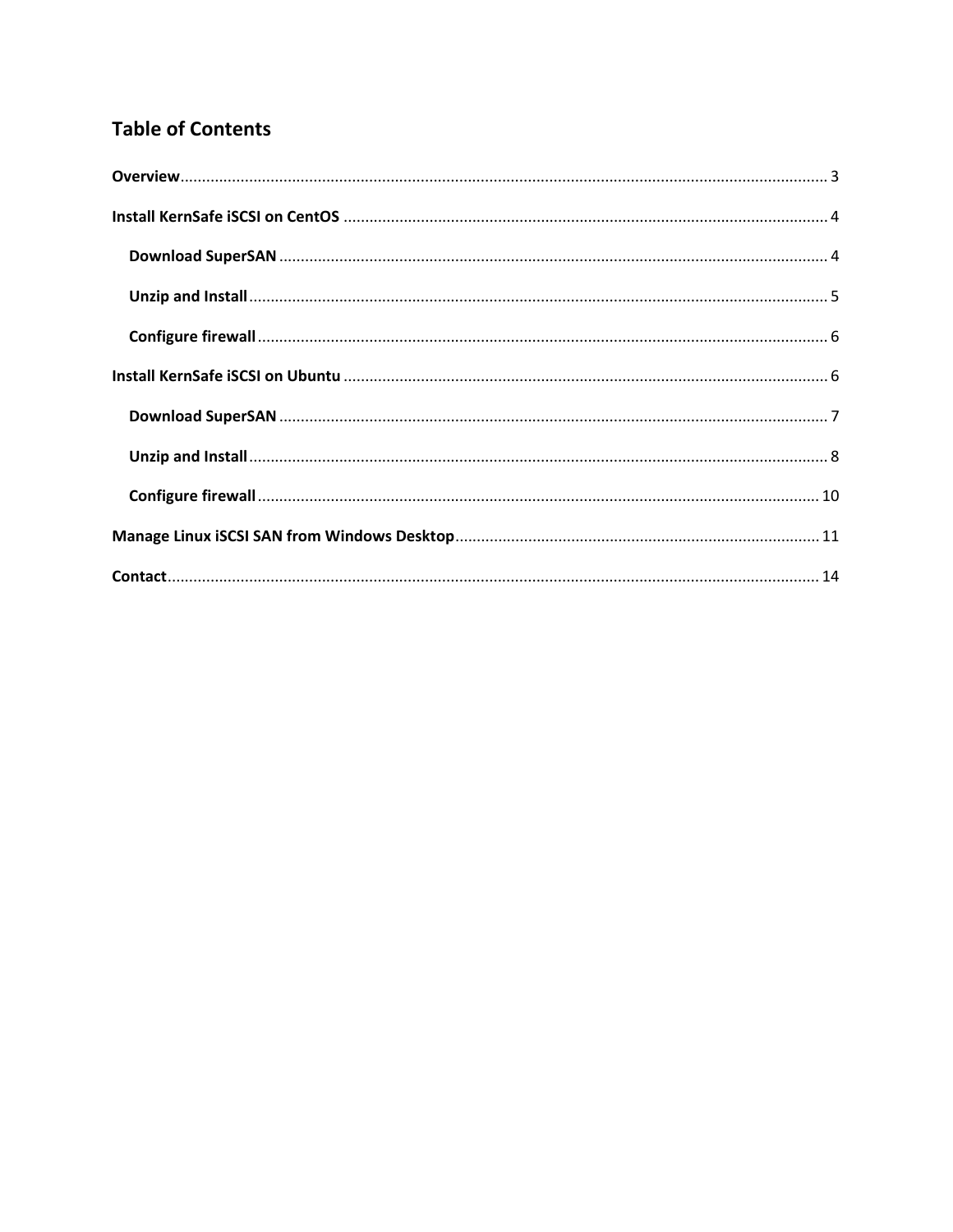#### <span id="page-2-0"></span>**Overview**

KernSafe SuperSAN is an advanced and powerful iSCSI Target software for Linux, which can quickly convert any workstation, server, and even embedded device into powerful iSCSI SAN. Being a fullfeatured iSCSI SAN software which supports many features and powerful authorization methods include CHAP, Mutual CHAP and IP Address authorization, SuperSAN not only supports a variety of media types such as Standard Image File, VHD, volumes, and physical disks, but also support many features for enterprise such as SCSI-3 for clustering, Synchronous / Asynchronous Replication, High Availability, Snapshot and CDP. The product is an ideal choice for storage solution in enterprise and home user.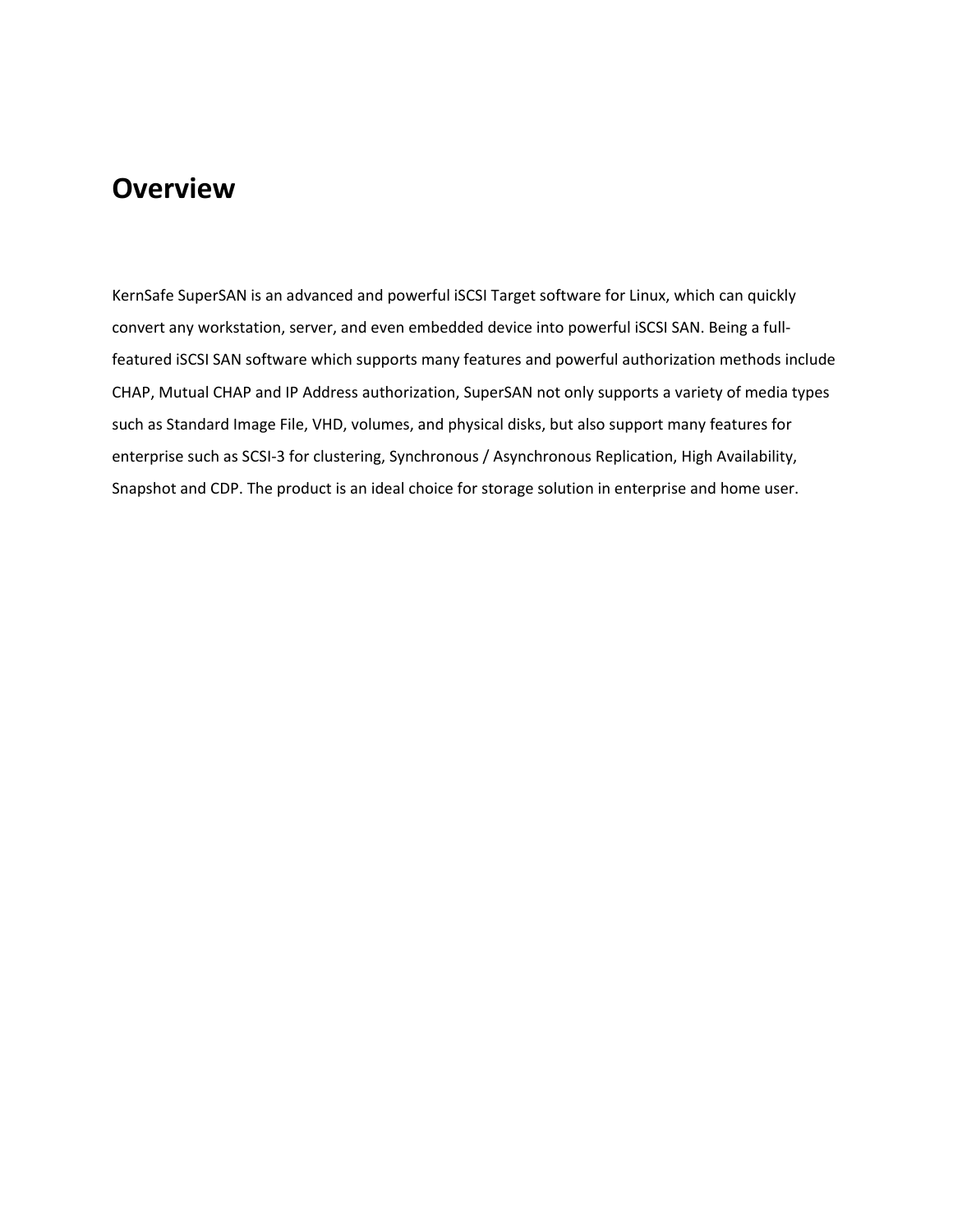#### <span id="page-3-0"></span>**Install KernSafe iSCSI on CentOS**

The CentOS is the recommended OS to install KernSafe Linux version iSCSI SAN, install KernSafe iSCSI SAN software on CentOS is very easy.

#### <span id="page-3-1"></span>**Download SuperSAN**

Before we install it on Linux, we need run it under root privilege, use the sudo to archive:

#su root



Type the following command to download KernSafe iSCSI SAN, the SuperSAN software: #wget<http://www.kernsafe.com/download/supersan.4.3.tar.gz>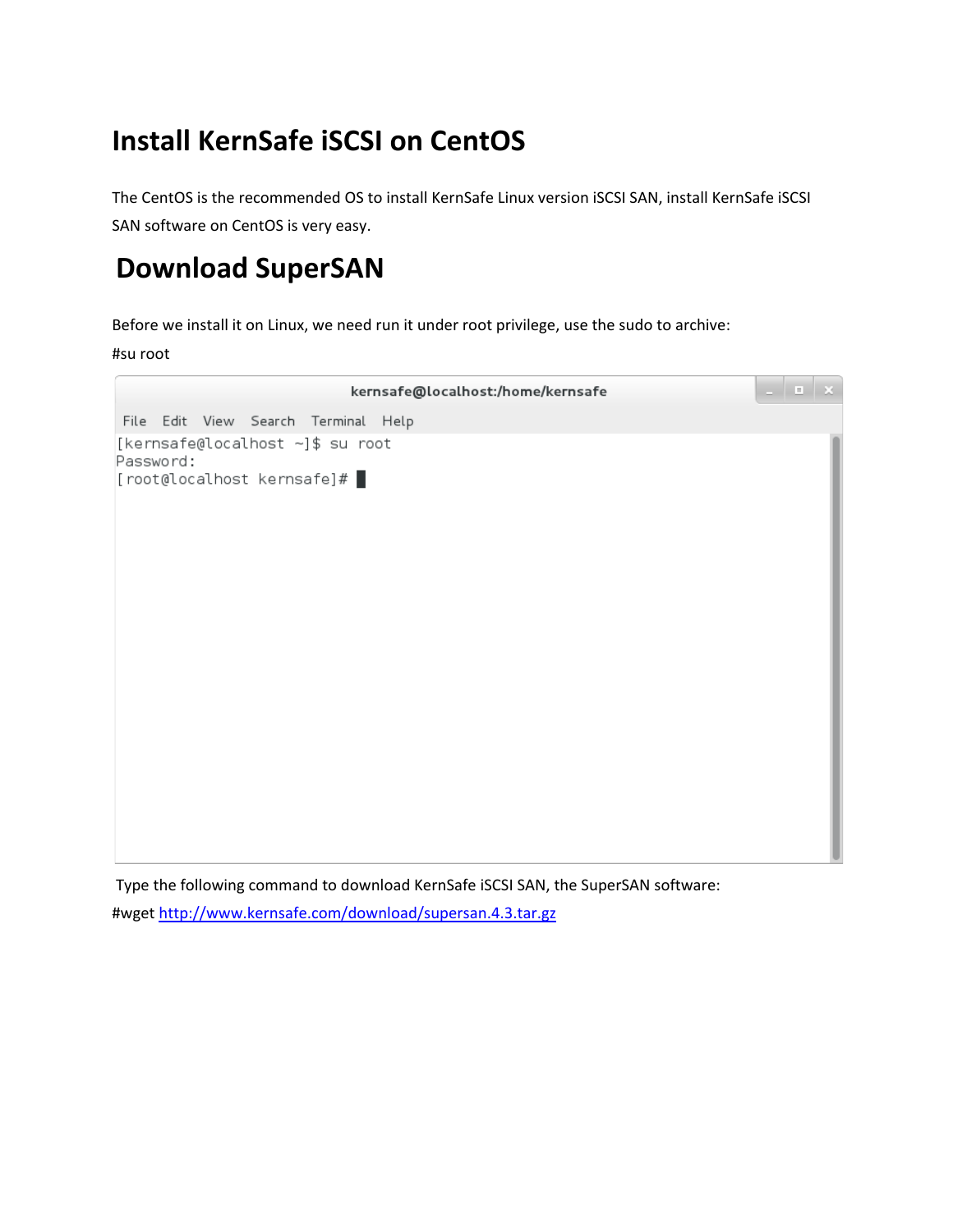| <b>COL</b><br>kernsafe@localhost:/home/kernsafe                                                                                                                                                                                                                               |
|-------------------------------------------------------------------------------------------------------------------------------------------------------------------------------------------------------------------------------------------------------------------------------|
| File Edit View Search Terminal Help                                                                                                                                                                                                                                           |
| [kernsafe@localhost ~]\$ su root<br>Password:                                                                                                                                                                                                                                 |
| [root@localhost kernsafe]# wget http://www.kernsafe.com/download/supersan.4.3.ta<br>r.9Z                                                                                                                                                                                      |
| --2015-02-08 06:34:11-- http://www.kernsafe.com/download/supersan.4.3.tar.gz                                                                                                                                                                                                  |
| Resolving www.kernsafe.com (www.kernsafe.com) 166.78.23.34<br>Connecting to www.kernsafe.com (www.kernsafe.com) 166.78.23.34 :80 connected.<br>HTTP request sent, awaiting response 200 OK<br>Length: 2575641 (2.5M) [application/x-gzip]<br>Saving to: 'supersan.4.3.tar.gz' |
|                                                                                                                                                                                                                                                                               |
| 2015-02-08 06:35:21 (36.2 KB/s) - 'supersan.4.3.tar.gz' saved [2575641/2575641]                                                                                                                                                                                               |
| $[root@localhost kernsafe]$ $\#$                                                                                                                                                                                                                                              |
|                                                                                                                                                                                                                                                                               |
|                                                                                                                                                                                                                                                                               |
|                                                                                                                                                                                                                                                                               |
|                                                                                                                                                                                                                                                                               |

Please note that the file name of the url may changed, please concern our website to learn the newest versions, the url was named by file name and version.

#### <span id="page-4-0"></span>**Unzip and Install**

#tar –zxvf supersan.4.3.tar.gz #cd SuperSAN ./install.sh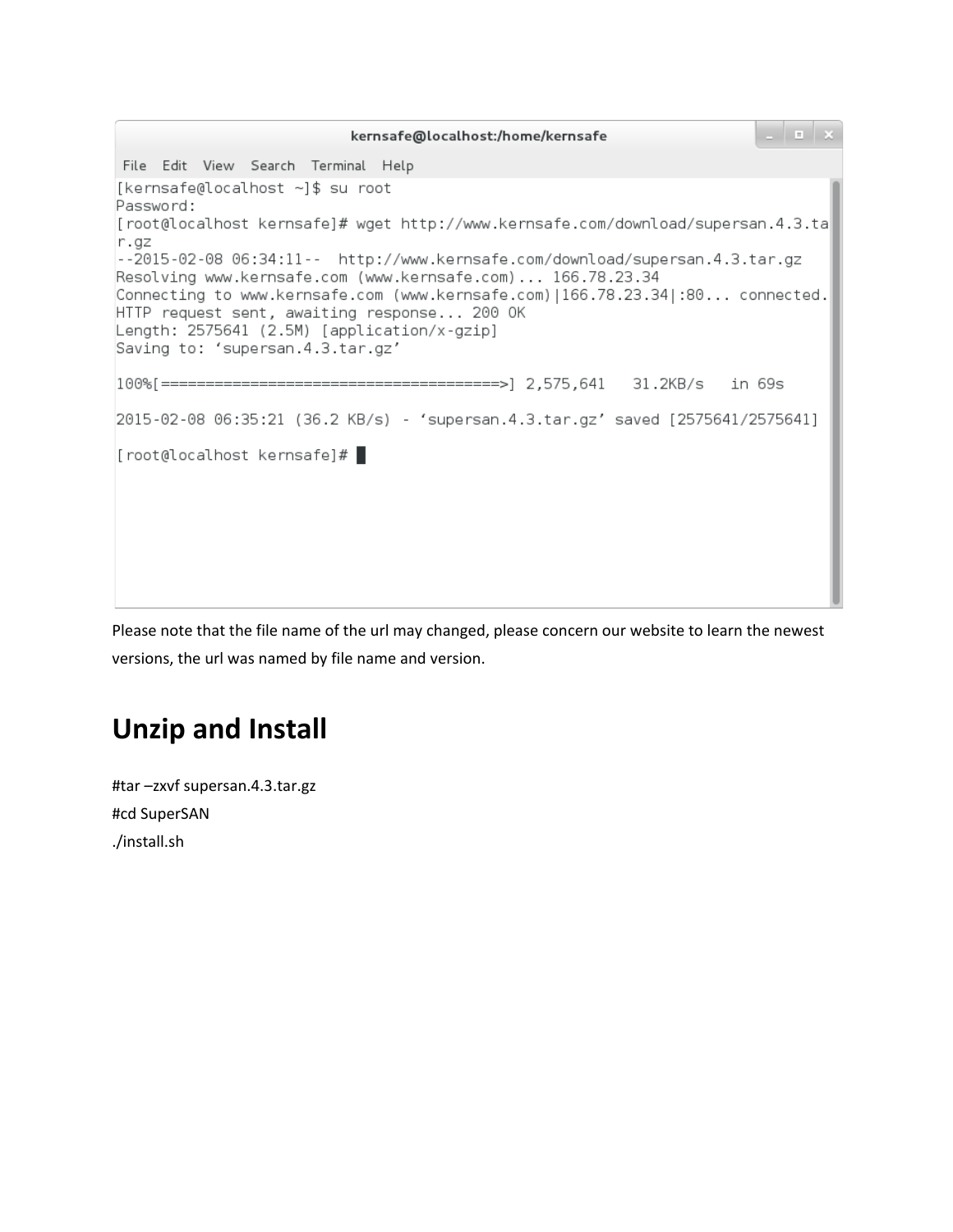. . . x kernsafe@localhost:/home/kernsafe/SuperSAN File Edit View Search Terminal Help 2015-02-08 06:35:21 (36.2 KB/s) - 'supersan.4.3.tar.gz' saved [2575641/2575641] [root@localhost kernsafe]# tar -zxvf supersan.4.3.tar.gz SuperSAN/ SuperSAN/Users.db SuperSAN/install.sh SuperSAN/supersand SuperSAN/supersan SuperSAN/asyncplugin.so SuperSAN/autosnapplugin.so SuperSAN/cdpplugin.so SuperSAN/failoverplugin.so SuperSAN/imageplugin.so SuperSAN/logplugin.so SuperSAN/memdiskplugin.so SuperSAN/mirrorplugin.so SuperSAN/partitionplugin.so SuperSAN/smtpplugin.so SuperSAN/snapshot.so SuperSAN/userplugin.so SuperSAN/vhdplugin.so SuperSAN/ximageplugin.so [root@localhost kernsafe]# cd SuperSAN/ [root@localhost SuperSAN]# |

## <span id="page-5-0"></span>**Configure firewall**

If you are running a test machine, you can simply stop CentOS firewall settings by the command: #systemctl stop firewalld.service

Otherwise, you can use the following commands to configure the firewall: #firewall-cmd --add-port=3260/tcp #firewall-cmd --add-port=3261/tcp

Now the KernSafe iSCSI SAN software was installed on the Linux Server, now need to download KernSafe iSCSI SAN management console to manage it from Windows desktop. Here you can get the newest version of iSCSI SAN management console: <http://www.kernsafe.com/download/iscsi-san-linux.aspx>

#### <span id="page-5-1"></span>**Install KernSafe iSCSI on Ubuntu**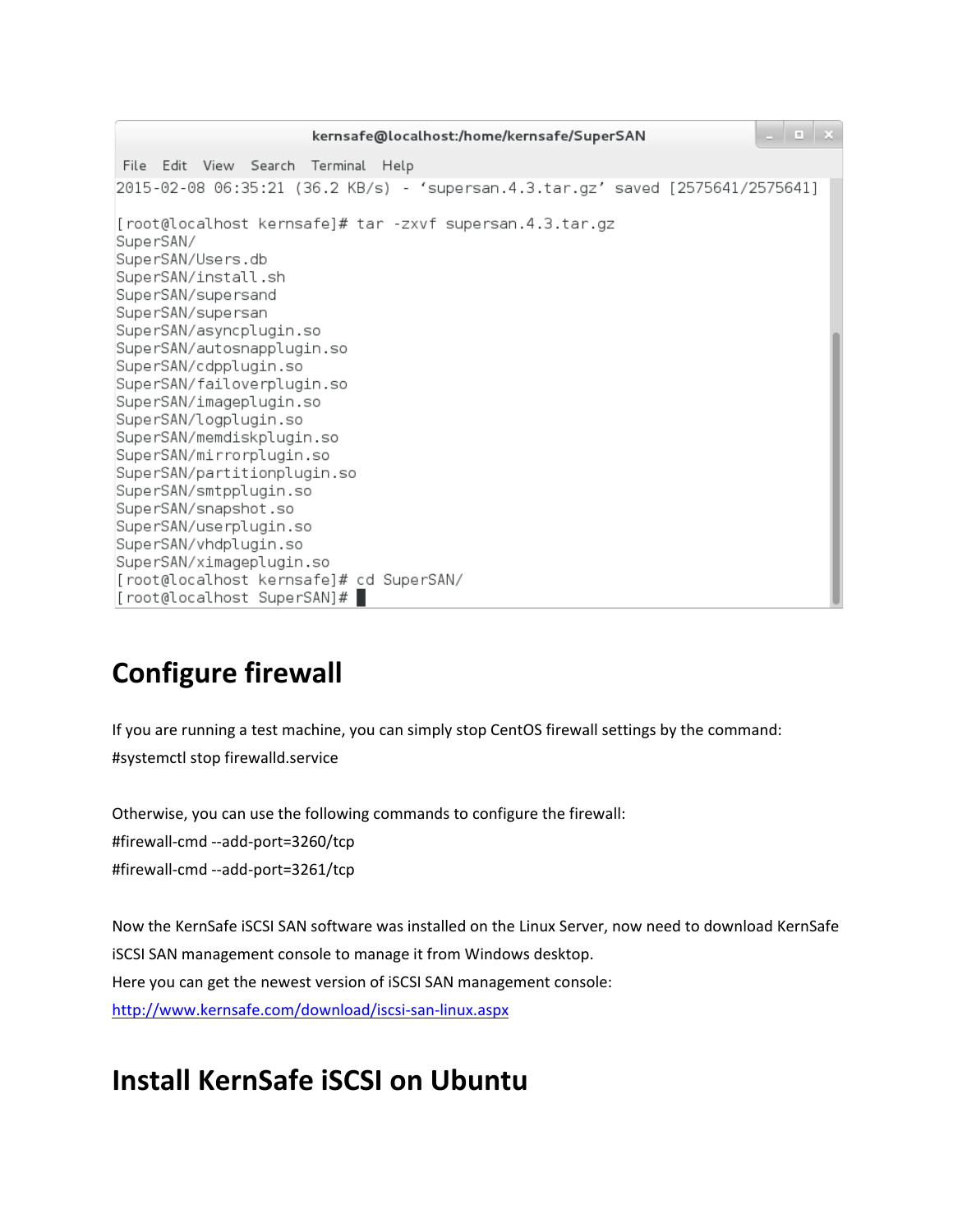The Ubuntu is very popular Linux based OS so KernSafe iSCSI SAN is also fully support this OS as while, install KernSafe iSCSI SAN software on Ubuntu is very easy.

#### <span id="page-6-0"></span>**Download SuperSAN**

Before we install it on Linux, we need run it under root privilege, use the sudo to archive:

#su root



Type the following command to download KernSafe iSCSI SAN, the SuperSAN software:

#wget<http://www.kernsafe.com/download/supersan.4.3.tar.gz>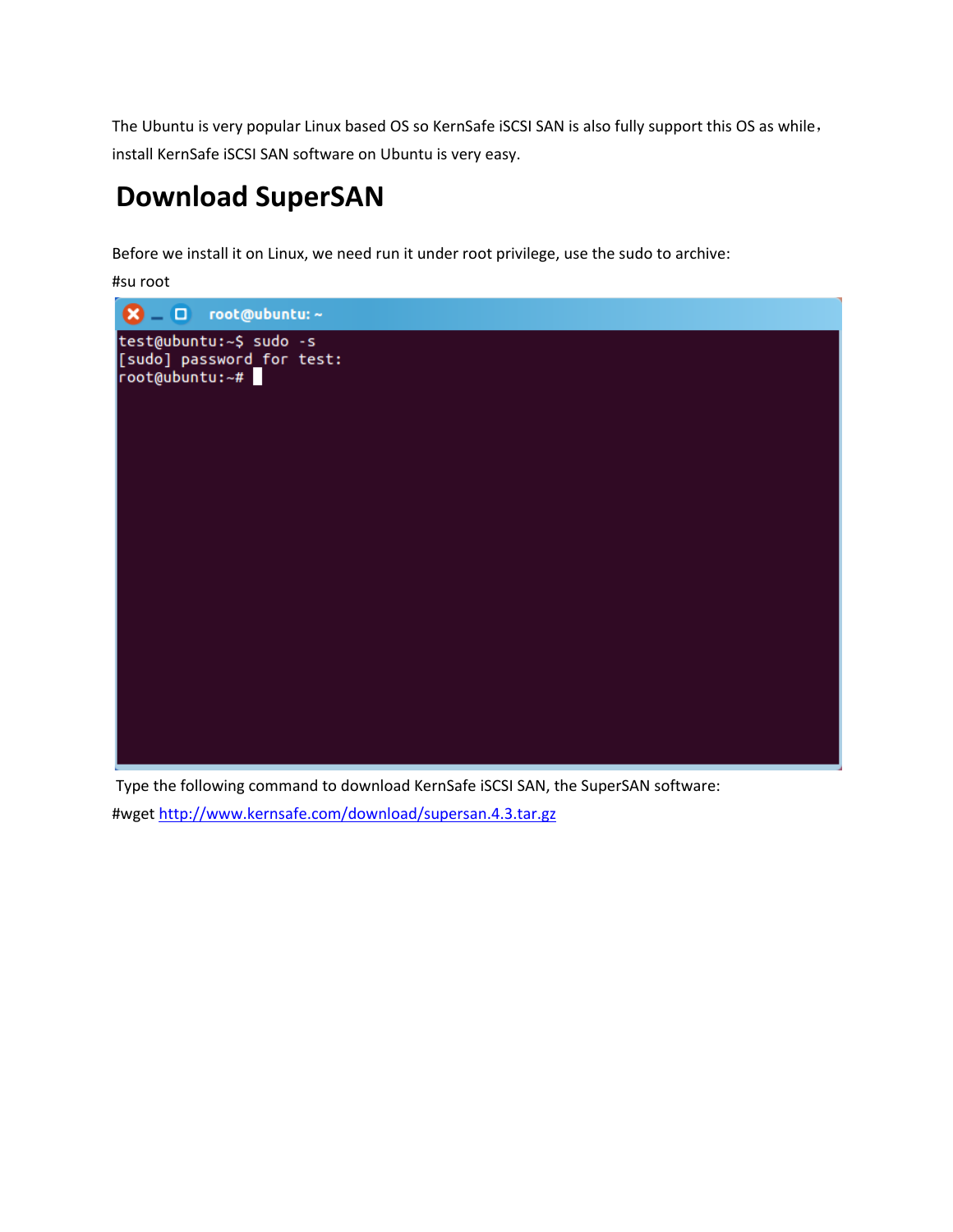

Please note that the file name of the url may changed, please concern our website to learn the newest versions, the url was named by file name and version.

#### <span id="page-7-0"></span>**Unzip and Install**

#tar –zxvf supersan.4.3.tar.gz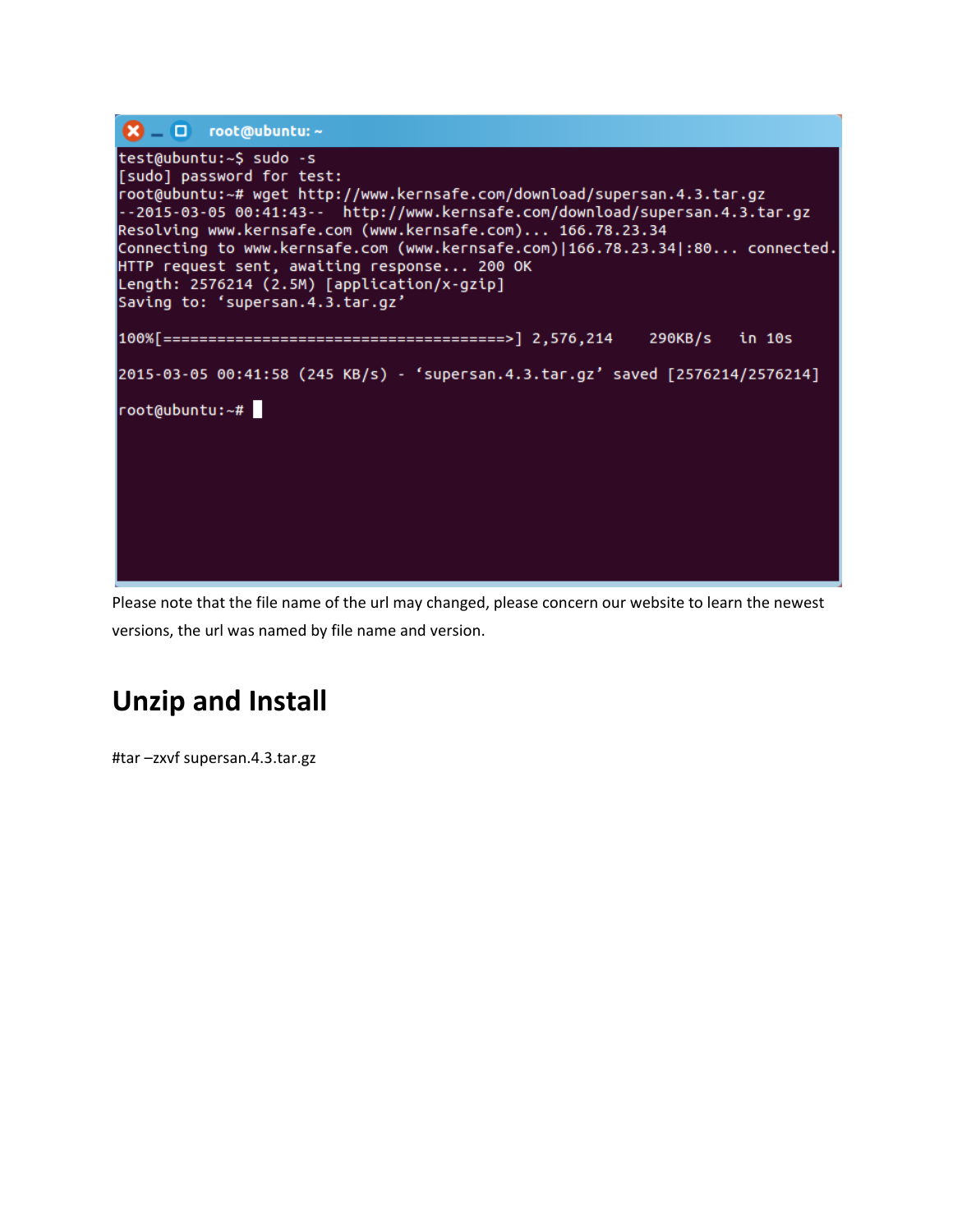| 8 – O | root@ubuntu: ~ |
|-------|----------------|
|       |                |

root@ubuntu:~# tar -zxvf supersan.4.3.tar.gz SuperSAN/ SuperSAN/Users.db SuperSAN/install.sh SuperSAN/supersand SuperSAN/supersan SuperSAN/asyncplugin.so SuperSAN/autosnapplugin.so SuperSAN/cdpplugin.so SuperSAN/failoverplugin.so SuperSAN/imageplugin.so SuperSAN/logplugin.so SuperSAN/memdiskplugin.so SuperSAN/mirrorplugin.so SuperSAN/partitionplugin.so SuperSAN/smtpplugin.so SuperSAN/snapshot.so SuperSAN/userplugin.so SuperSAN/vhdplugin.so SuperSAN/ximageplugin.so SuperSAN/install-ubuntu.sh SuperSAN/uninstall.sh SuperSAN/supersand-ubuntu root@ubuntu:~#

After unzip, use the following command to install:

#cd SuperSAN

./install-ubuntu.sh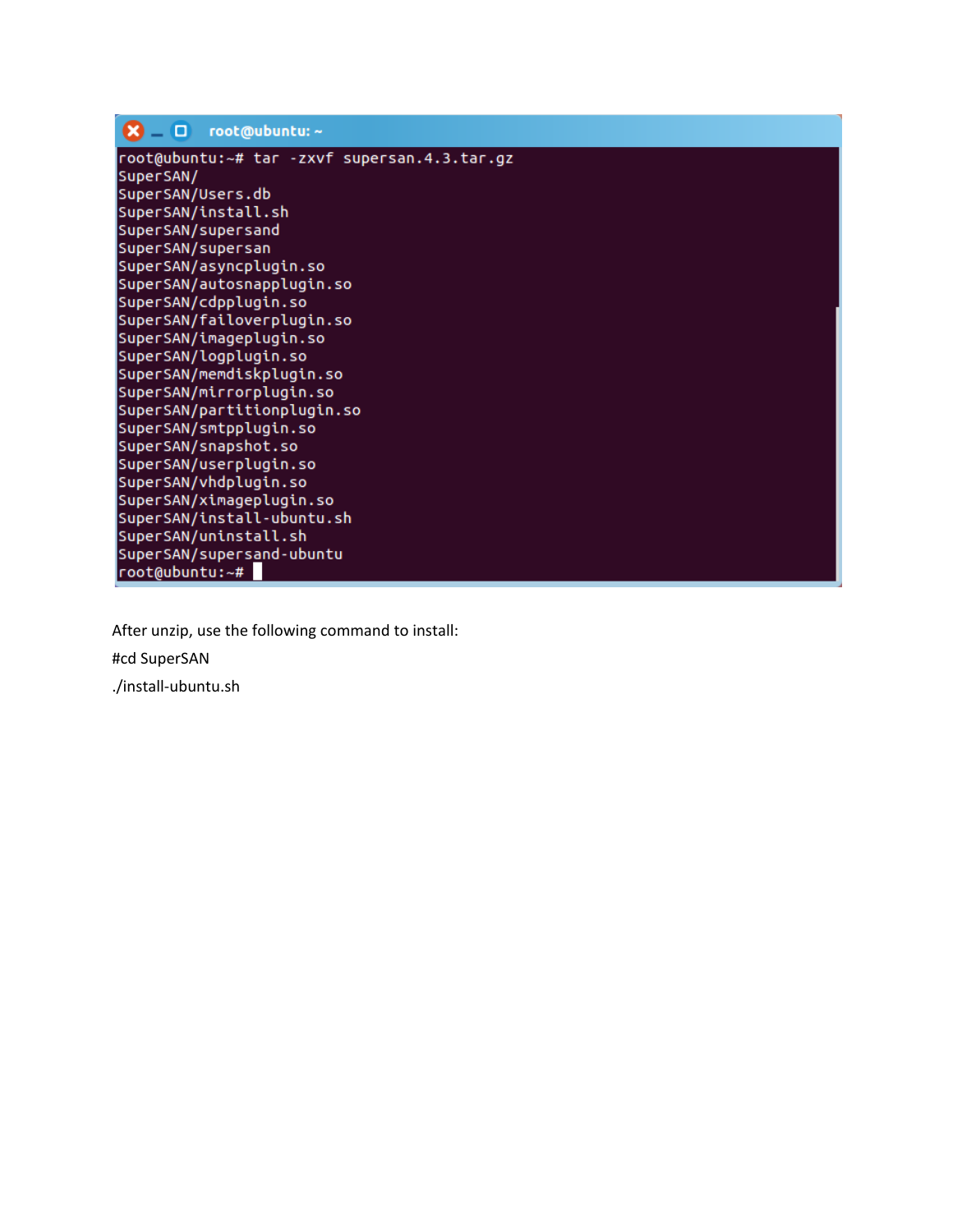```
root@ubuntu: ~/SuperSAN
\mathbf{R} – \mathbf{\Omega}SuperSAN/mirrorplugin.so
SuperSAN/partitionplugin.so
SuperSAN/smtpplugin.so
SuperSAN/snapshot.so
SuperSAN/userplugin.so
SuperSAN/vhdplugin.so
SuperSAN/ximageplugin.so
SuperSAN/install-ubuntu.sh
SuperSAN/uninstall.sh
SuperSAN/supersand-ubuntu
root@ubuntu:~# cd SuperSAN/
root@ubuntu:~/SuperSAN# ./install-ubuntu.sh
update-rc.d: warning: /etc/init.d/supersand missing LSB information
update-rc.d: see <http://wiki.debian.org/LSBInitScripts>
Adding system startup for /etc/init.d/supersand ...<br>/etc/rc0.d/K20supersand -> ../init.d/supersand
   /etc/rc1.d/K20supersand -> ../init.d/supersand
   /etc/rc6.d/K20supersand -> ../init.d/supersand
   /etc/rc2.d/S20supersand -> ../init.d/supersand
   /etc/rc3.d/S20supersand -> ../init.d/supersand
   /etc/rc4.d/S20supersand -> ../init.d/supersand
   /etc/rc5.d/S20supersand -> ../init.d/supersand
Starting KernSafe SuperSAN OK
root@ubuntu:~/SuperSAN#
```
Now the SuperSAN for Linux has been installed on Ubuntu.

## <span id="page-9-0"></span>**Configure firewall**

If you are running a test machine, you can simply stop Ubuntu firewall settings by the command: #sudo ufw disable

Otherwise, you can use the following commands to configure the firewall: #sudo ufw allow 3260/tcp #sudo ufw allow 3261/tcp

Now the KernSafe iSCSI SAN software was installed on the Linux Server, now need to download KernSafe iSCSI SAN management console to manage it from Windows desktop. Here you can get the newest version of iSCSI SAN management console: <http://www.kernsafe.com/download/iscsi-san-linux.aspx>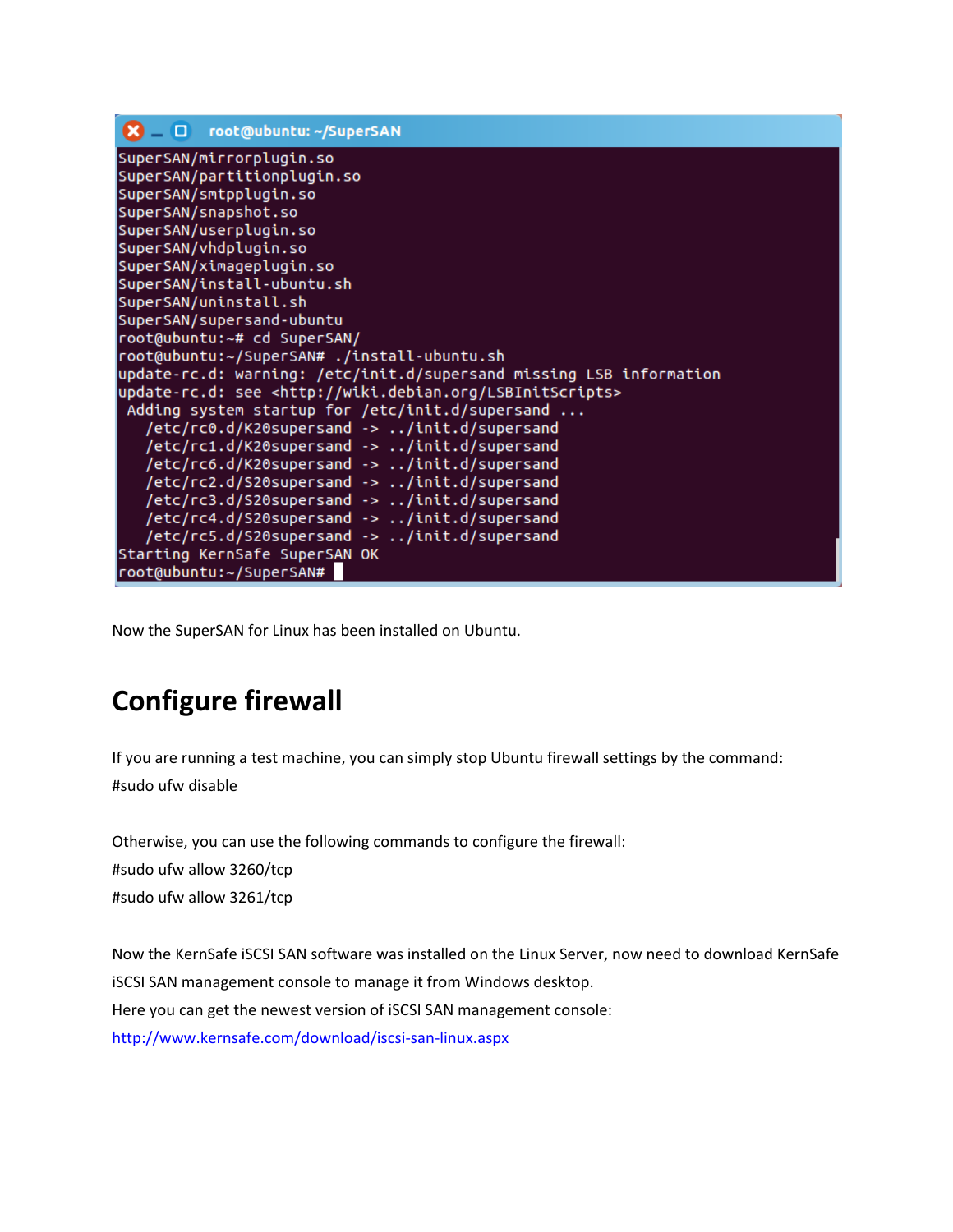#### <span id="page-10-0"></span>**Manage Linux iSCSI SAN from Windows Desktop**

From Windows desktop, unzip the iSCSI SAN management console and execute iSCSI-Mangment.exe or iSCSI-Mangment-x64.exe (x64 bit machine).

| KernSafe iSCSI SAN Management Console                                 |                                    |                                                                                              | أكراص<br>$\mathbf{x}$ |
|-----------------------------------------------------------------------|------------------------------------|----------------------------------------------------------------------------------------------|-----------------------|
| File Server Storage Clients View Tools                                | Help                               |                                                                                              |                       |
| Delete<br>Start<br>Stop<br>Create                                     | 品<br>品<br>Add<br>Refresh<br>Remove | A<br>A<br>F<br>View<br>Access<br>Settings<br>Print<br>About                                  |                       |
| <b>Servers Tree</b><br>$\boldsymbol{\times}$<br>-- B KernSafe Servers | KernSafe iSCSI Server:             |                                                                                              |                       |
|                                                                       |                                    | General Simple Targets   Advanced Targets   Applications   IPFilters   Users   Groups   Logs |                       |
|                                                                       | <b>Storage General Properties</b>  | Properties                                                                                   |                       |
|                                                                       | General                            |                                                                                              |                       |
|                                                                       | <b>Hostname:</b>                   | LocalHost                                                                                    |                       |
|                                                                       | <b>Bind Address:</b>               | All Unassigned                                                                               |                       |
|                                                                       | Port:                              | 3260                                                                                         |                       |
|                                                                       | <b>Management Method:</b>          | Password                                                                                     |                       |
|                                                                       | State:                             | OK                                                                                           |                       |
|                                                                       | <b>Status</b>                      |                                                                                              |                       |
|                                                                       | <b>Status:</b>                     | Stopped                                                                                      |                       |
|                                                                       | License:                           | Unknown                                                                                      |                       |
|                                                                       | <b>Server Portal</b>               |                                                                                              |                       |
|                                                                       |                                    |                                                                                              |                       |
|                                                                       |                                    |                                                                                              | Not connected         |

Select Server menu and then choose Add Server menu item, now Add Server dialog shows.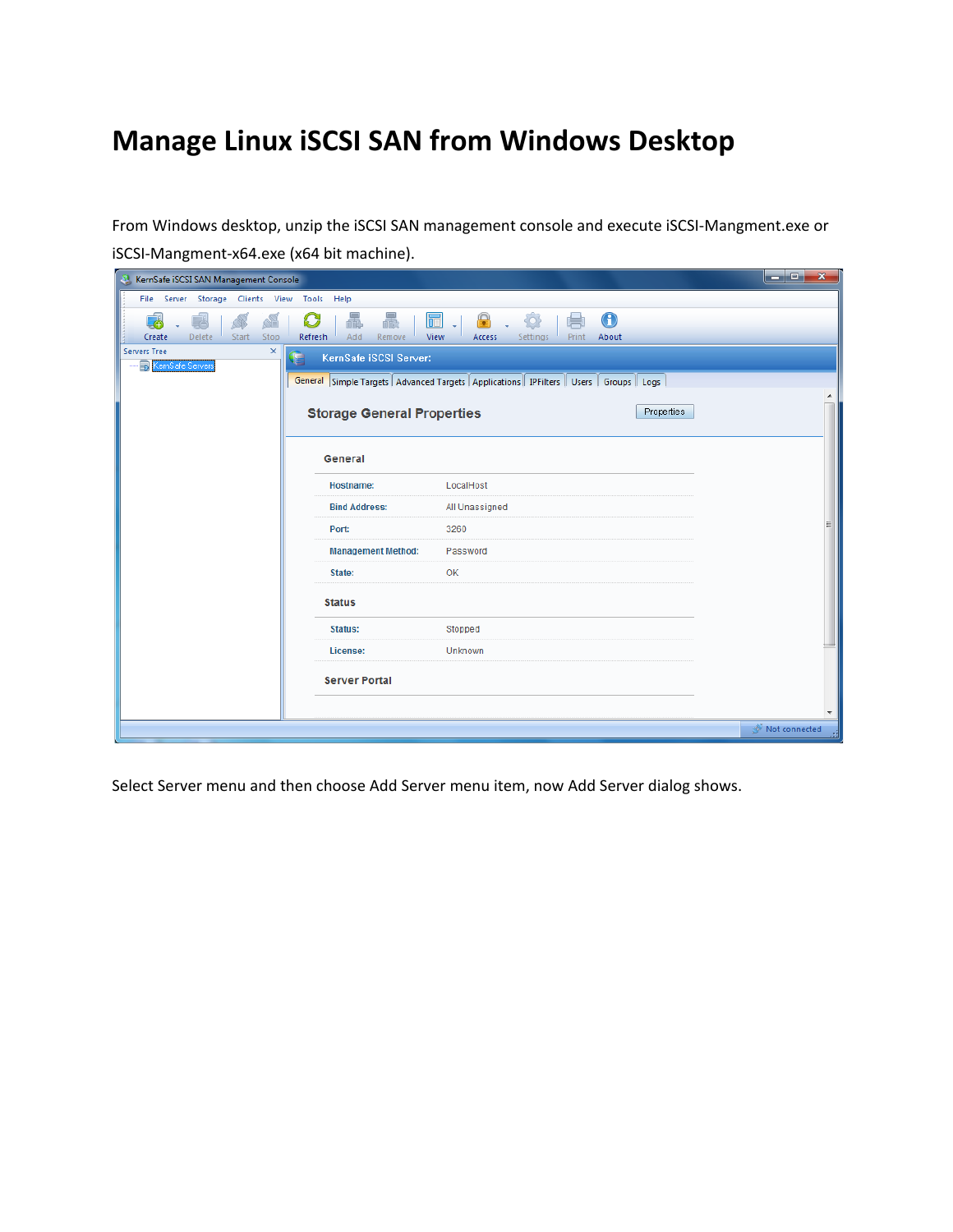| Enter the host name or IP address and port of the server you want<br>to add and your user login credentials for that server. |
|------------------------------------------------------------------------------------------------------------------------------|
| 192.168.0.207                                                                                                                |
| <b>Browse</b><br>3261                                                                                                        |
| User login credentials                                                                                                       |
| <b>root</b>                                                                                                                  |
|                                                                                                                              |
|                                                                                                                              |
| Cancel<br>ок                                                                                                                 |
|                                                                                                                              |

Type the address of the Linux machine, click the OK button to add.

| KernSafe iSCSI SAN Management Console                                                            |                                           |                                                                                          | واد<br>$\mathbf{x}$                      |
|--------------------------------------------------------------------------------------------------|-------------------------------------------|------------------------------------------------------------------------------------------|------------------------------------------|
| File Server Storage Clients View                                                                 | Tools<br>Help                             |                                                                                          |                                          |
| Ğ<br>Start<br>Stop<br><b>Delete</b><br>Create                                                    | 朂<br>盖<br>Add<br>Refresh<br>Remove        | $\bigcirc$<br>A<br>10<br>而<br>Settings<br>View<br>Access<br>Print<br>About               |                                          |
| <b>Servers Tree</b><br>×<br>E- KernSafe Servers<br>O- S localhost.localdomain (192.168.0         | KernSafe iSCSI Server: 192.168.0.207<br>E | General Simple Targets Advanced Targets Applications   IPFilters   Users   Groups   Logs |                                          |
| <b>E</b> iSCSI Targets<br>Simple Targets<br>Advanced Targets<br>Applications<br><b>IPFilters</b> | <b>Storage General Properties</b>         |                                                                                          | <b>Properties</b>                        |
| å<br>Users<br>Groups<br>Ð<br>Logs                                                                | General                                   |                                                                                          |                                          |
|                                                                                                  | <b>Hostname:</b>                          | 192.168.0.207                                                                            |                                          |
|                                                                                                  | <b>Bind Address:</b>                      | All Address                                                                              |                                          |
|                                                                                                  | Port:                                     | 3260                                                                                     |                                          |
|                                                                                                  | <b>Management Method:</b>                 | Password                                                                                 |                                          |
|                                                                                                  | State:                                    | OK                                                                                       |                                          |
|                                                                                                  | <b>Status</b>                             |                                                                                          |                                          |
|                                                                                                  | Status:                                   | stopped                                                                                  |                                          |
|                                                                                                  | License:                                  | Unregistered with 20-Days Trial, 17 days Left                                            |                                          |
|                                                                                                  | <b>Server Portal</b>                      |                                                                                          |                                          |
| m.<br>$\blacktriangleleft$<br>٠                                                                  | 192.168.0.207                             | 3260                                                                                     |                                          |
|                                                                                                  |                                           |                                                                                          | Connected: 192.168.0.207 (20-Days Trial) |

If successful, the Linux server will be added to the console for management, for considering security, you should modify remote management credentials.

Click the Settings button, then the iSCSI Settings dialog shows.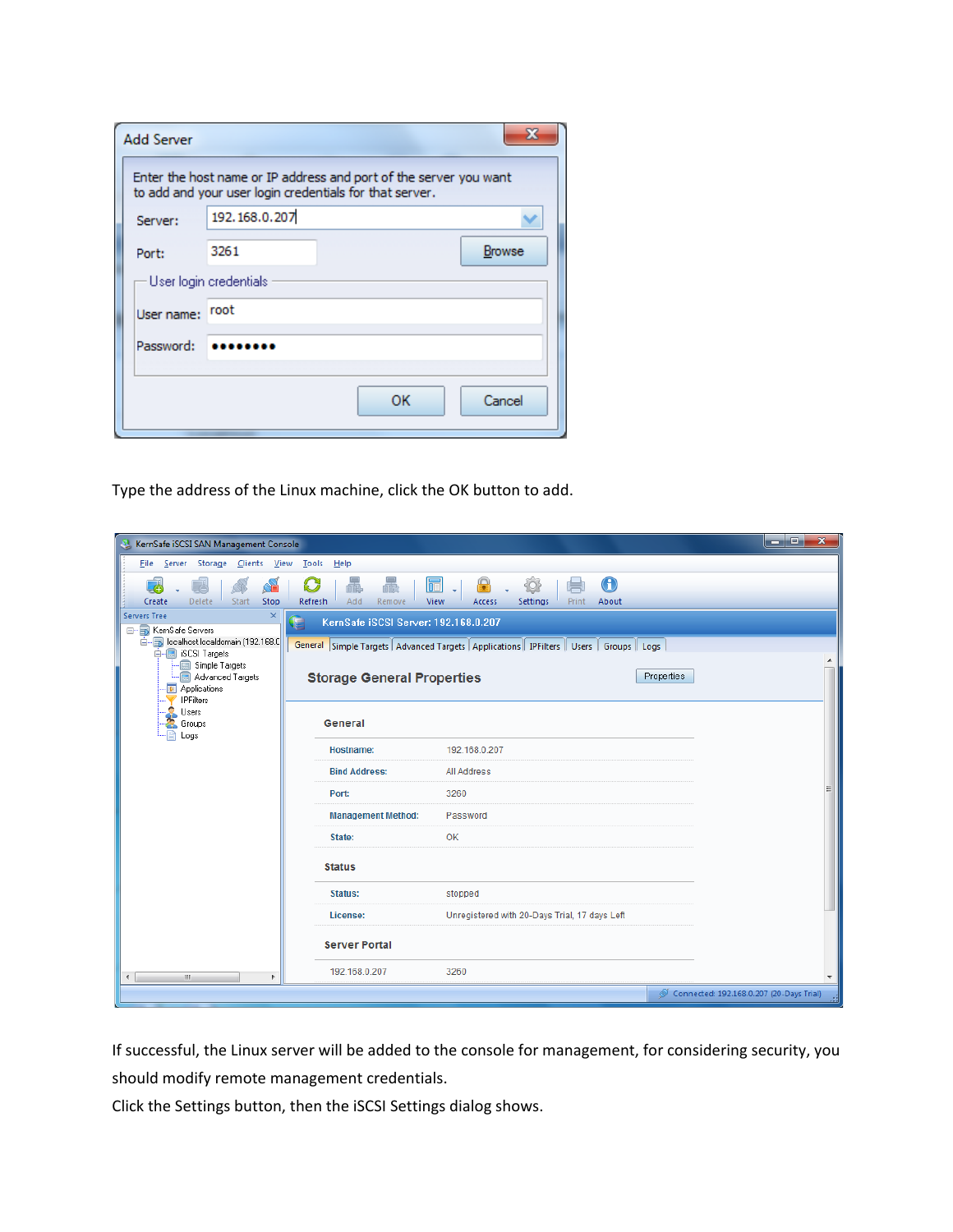Change to Remote Control page.

| $\mathbf{x}$<br><b>iSCSI Service Configuration</b>                                                                 |
|--------------------------------------------------------------------------------------------------------------------|
| iSCSI Service   Remote Control SMTP Notify<br>Remote control bind interface<br>3261<br>Port:<br>IP Address:<br>Any |
| User login credentials<br>root<br>User name:                                                                       |
| Password:<br>Confirm password:                                                                                     |
| Please note that the default password is "kemsafe".                                                                |
|                                                                                                                    |
|                                                                                                                    |
| Cancel<br>OK<br>Apply                                                                                              |

Type a new Password and Confirm password, click the OK to save changes.

Now you can fully manage KernSafe iSCSI SAN on Linux, for more information of the product using or put it into production, please see user's manual and solution white papers.